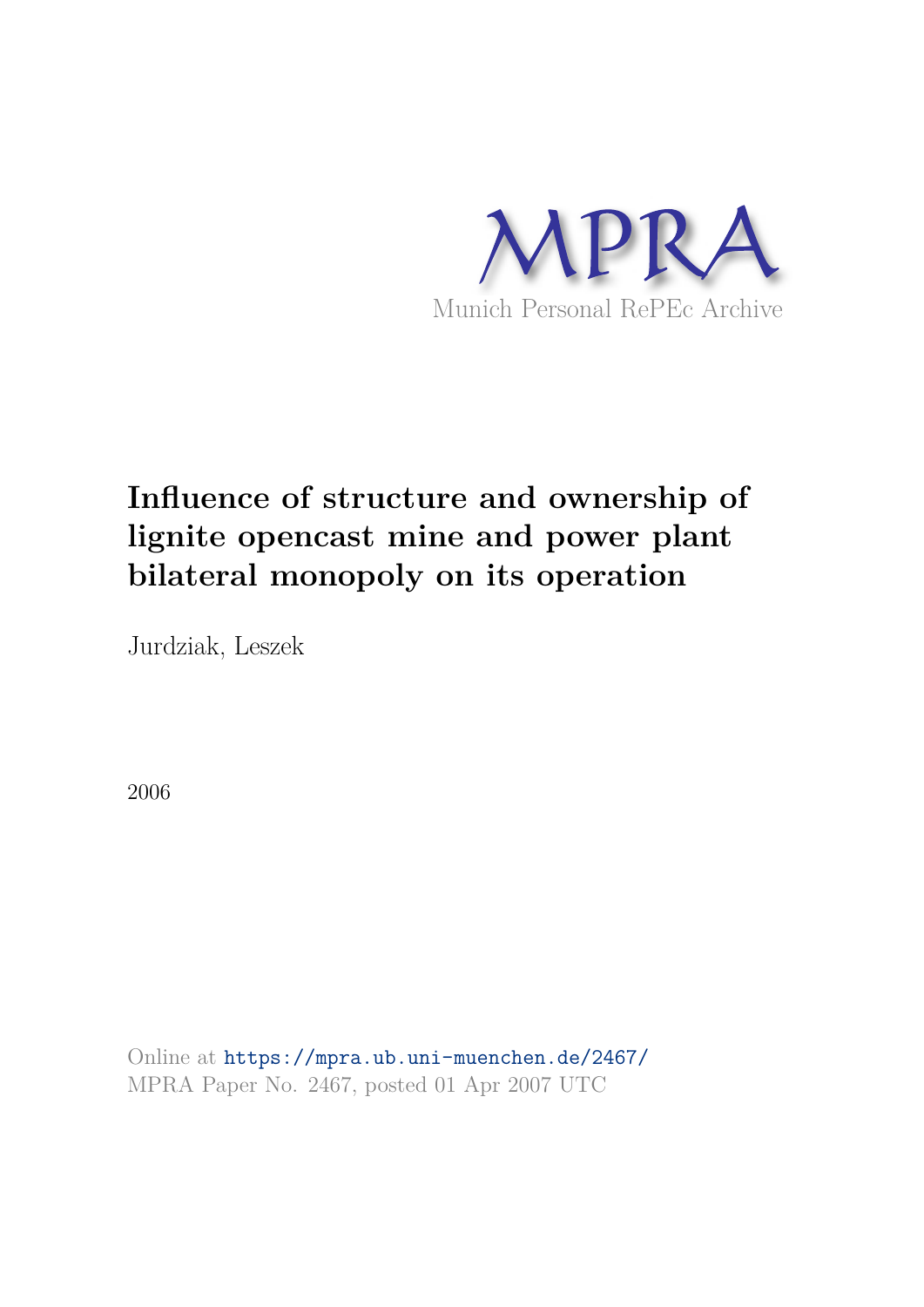# Influence of structure and ownership of lignite opencast mine and power plant bilateral monopoly on its operation<sup>1</sup>

## L. Jurdziak

 $\overline{a}$ 

#### *Institute of Mining Engineering, Wroclaw University of Technology, Poland*

ABSTRACT: Lignite mine and power plant can operate as two separate entities, two entities in one holding or joint venture and as the one vertically integrated energy producer. Each of these solutions has the influence on operation of this tandem including realization of its individual and joint objectives, price negotiation, transactional costs, irreversible investments (sunk costs), different access to information (asymmetric information), cooperation or rivalry, possibility of opportunistic behaviour and other threats, which can be used against the second side. An attempt has been made to show these problems from the point of view of economic effectiveness based on a bilateral monopoly (BM) model and game theory approach with usage of pit optimisation methods. Advantages and disadvantages of different solutions have been presented as well as rational incentives to vertical integration due to inherent conflict of individual and group rationality in BM. This conflict of interest can lead to Pareto sub optimal solution in case of lack of cooperation between both sides. Concentration on lignite price can lead to waste of potential profit and decrease of mineable reserves - excavation of smaller pit, which is optimal only to the mine but not to the whole BM.

#### 1 ORGANIZATIONAL AND OWNERSHIP STRUCTURES OF BILATERAL MONOPOLY

Lignite mines and power plants can operate as:

- I. two separate entities (having the same or different owners),
- II. two entities operating in one holding (with joint owner) or as a joint venture and
- III. the one vertically integrated energy producer.

We can find in Poland, now or in the past, examples of almost all listed solutions. In the first category there used to be pairs of separate firms: lignite mines and power plants having the same owner – the state treasure. Lignite prices in the past were regulated or confirmed by the President of The Energy Regulatory Office, so the freedom of economic decisions was restricted (Jurdziak, 2005a). Now after freeing of lignite prices (since the 1<sup>st</sup> of January 2003) still exists two pairs of separate entities, which belong to different owners (to a certain extent). There are KWB "Adamow " SA and KWB "Konin" SA (owned in 100% by the state treasure) and ZE PAK SA which is owned (in 41.8%) by private investor, employees (8.2%) and the state treasure (50%). Two left pairs of mine and power plant are a part of the state owned holding BOT "Gornictwo i energetyka" SA created on the 9th of March 2004 which has 69% shares in mines and power plants "Belchatow" and "Turow" and one power plant "Opole" (burning hard coal). According to Polish law such holding structure implicates that mines and power plants are associated enterprises what put additional obligation on such entities regarding selecting and reporting of transfer prices (inter-company pricing) in transaction between them (Jurdziak, 2006c). There is not any example of the vertically integrated lignite based energy producer in Poland but the RWE Rheinbraun from Germany can be a good example. In this firm integration of mines and power plants is so close that management resigned from lignite price at all and treats the mine as a cost centre in the value chain of energy production. It will be shown that such solution restricts optimisation of the mine and the whole BM.

Since the 1.01.2003 lignite prices can be freely negotiated between power plants and mines (Jurdziak, 2005a). This new situation should open the area of research and analysis of BM operation and the role of lignite price in relation of both sides on a free market. Freeing of lignite prices is a part of electric energy market liberalization plan and has created the new situation for several entities on this market. In Poland about 40% of electric energy is produced from burning lignite so it is important to analyze this new

<sup>1</sup> **Proceedings of the Fifteenth International Symposium on Mine Planning and Equipment Selection MPES/06. Ed. by M. Cardu [et al.]. Torino, Italy, 20-22 September, [Vol. 1. Galliate, (NO): FIORDO 2006] s. 26-31.**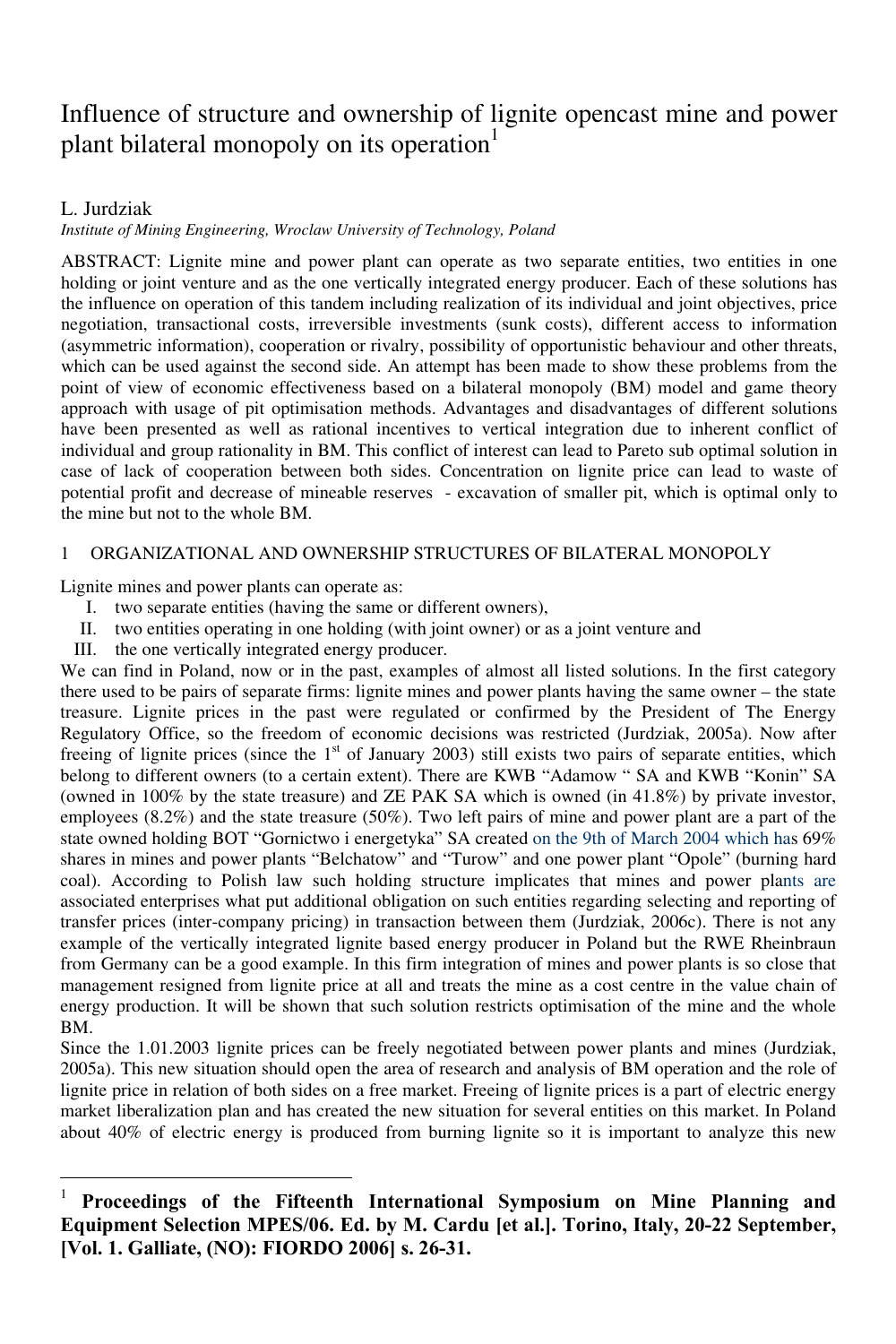situation. It is especially important due to several decisions dealing with privatisation and reorganization is taken before any economic analysis is done or model created in order to find out the best solution.

## 2 INHERENT CONFLICT OF INDYWIDUAL AND GROUP RATIONALITY

#### *2.1 Negotiation in bilateral monopoly as a game*

The lignite price negotiation between mine-mouth power plant and opencast lignite mine can be treated as a bargaining game. Due to an optimal adjustment of shape and size of the ultimate pit to economic conditions on the electric energy market (e.g. prices of electricity) and costs in both firms can improve joint profits of BM (Jurdziak 2004a,b) the game is non-zero sum. Cooperation between both sides of BM influences the level of payoffs and it is worth to reach an agreement. Therefore it has been proposed to treat this negotiation as a cooperative, two-stage, two-person, non zero-sum game (Jurdziak, 2006a, b). In the first stage the ultimate pit maximising joint profits of BM should be selected and in the second one the split of profit ought to be decided together with calculation of the transfer price of lignite. In the mine two lignite prices would exists: the optimal price for which the optimal ultimate pit is selected and which is used for economic evaluation of mining activity effectiveness and the transfer price used for mutual clearing of accounts between both sides – the division of maximal profits according to agreed proportions of shares between both sides.

#### *2.2 Asymmetry of information and the predominant strategy of lignite mine*

In BM of a mine and a power plant this is the mine, which has the information advantage over the power plant. This advantage results from the knowledge of the lignite deposit. The mine knows the quality of lignite in the area of planned excavation and can forecast its cost based on data about the shape and size of the deposit as well as the amount of overburden and lignite. Of course this knowledge is only estimated due to the discrete identification of deposit features. Nevertheless the mine has this knowledge and the power plant not. This knowledge alone does not create any advantage especially in short term. At best it can be used as an excuse for difficulties with meeting agreed targets (regarding time, amount and quality of supplied lignite).



Figure 1. The long run lignite supply from the mine to power plant – the relation between lignite price (presented as a part of the reference price in %) and the optimal ultimate pit maximising non-discounted net cash flows (presented as the amount of lignite inside pit) for 34 nested pits generated for the "Szczercow" deposit.

However in the long run the mine can for each lignite price find out the best ultimate pit maximising the net, non-discounted cash flows using Lerchs-Grossmann optimisation technique (Fig.1).

In the alternative approach L-G ultimate pits can be replaced by the set of optimal schedules within optimal pits generated in optimisation software (e.g. NPVScheduler). Even though this approach is better because of usage of discounted values and schedules but it is much more complicated due to the scale of detail planning connected with generation of optimal excavation schedules for several lignite prices.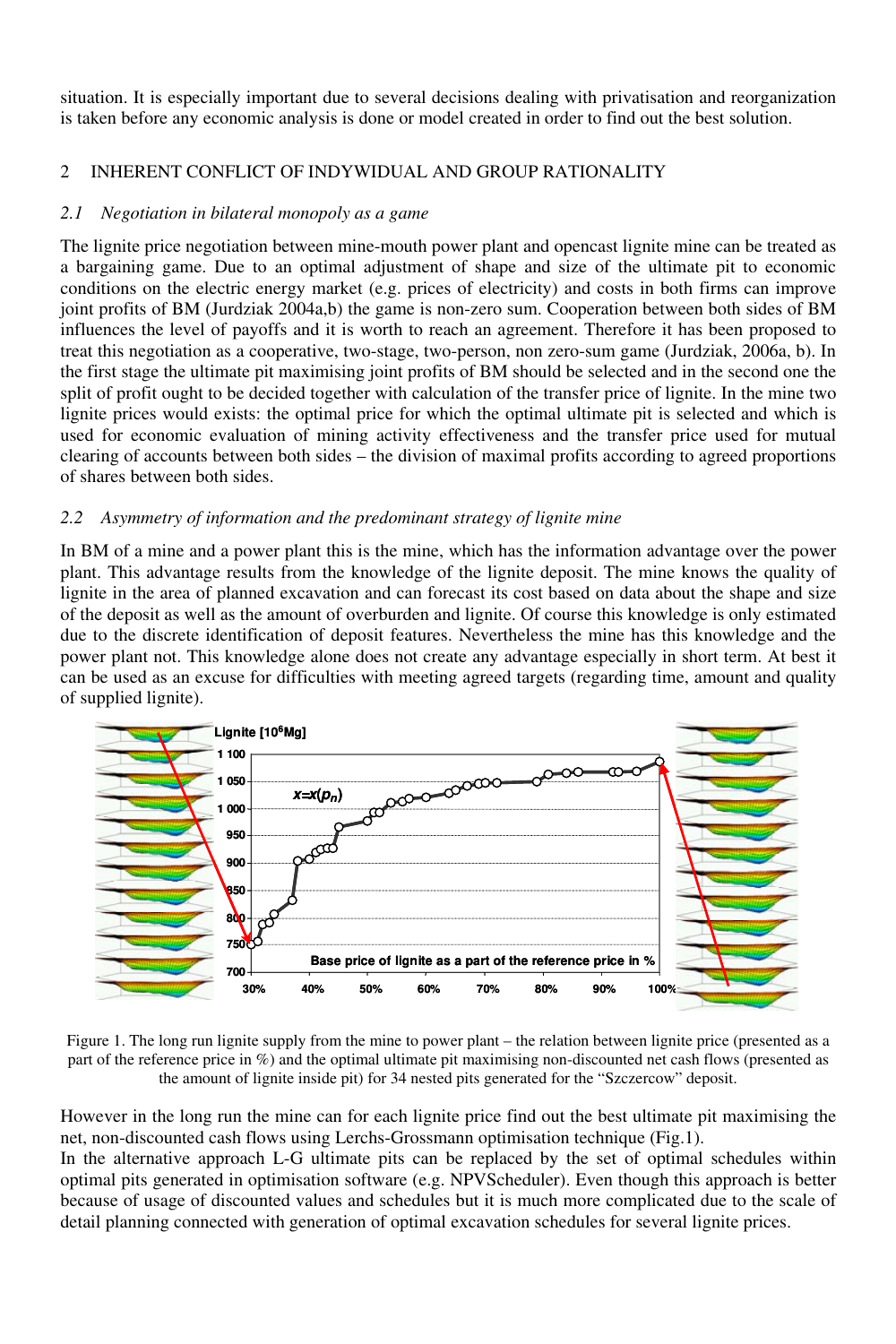The possibility of the optimal adjustment of shape and size of the left for excavation part of the deposit creates the predominant strategy for the mine. The power plant decreasing the lignite price during negotiation never knows if the mine optimally adjusting to it does not resign from the excavation of the current pit in aid of excavating the smaller one but bringing more profit (due to its optimality) than the previous pit with smaller price. Due to the changes are not linear sometimes the small decrease of lignite price can lead to big difference in size and shape of the pit (Fig. 1). In consequence instead of expected increase of the power plant profit both the mine and the power plant can have lower profits.



Figure 2. Split of profit in BM for 34 nested pits from the "Szczercow" deposit.

For each of nested pits it can be found two lignite prices:  $p_{IF}$  and  $p_{IK}$  for which the mine and the power plant (respectively) attain break-even points (their revenues cover costs). There is also the lignite price  $p_i$ , which maximises net value of this pit  $\Pi_{ik}$  in comparison to profits of the rest of nested pits. Such price exists due to this pit is one of nested pits generated in parameterization process and it is therefore the optimal for the given price. This price, which can be called border price, is the lowest lignite price for which this pit offers the highest profit  $\Pi_{ik}$ . If the next border price  $p_{(i+1)}$  for the next pit (i+1, a greater one) is lower then  $p_{ik}$  then for the prices from interval  $[p_{(i+1)}, p_{ik}]$  it is better for the mine to excavate one of next pits. For prices from border prices interval  $[p_i, p_{(i+1)}]$  profit of the mine is linearly increasing from  $\Pi_{ik}$  and the pit i is the best (gives the highest net cash flow from other pits). For the border price  $p_{(i+1)}$  the net cash flows  $\Pi_{(i+1)K}$  is greater and it is better for the mine to excavate the next pit (i+1) than the previous one.

The existence of the predominant strategy of the mine means that it can dynamically adjust the ultimate pit (or the schedule in the alternative solution) to the negotiated price.

#### *2.3 Dynamic adjustments of the shape and size of the ultimate pit as a real option*

In many lignite mines such dynamic adjustments of the shape and size of the ultimate pit (the schedule in the alternative approach) to the new conditions (the change of lignite price is only one of possible reasons of such action) is not at all considered. In such case the game is zero-sum, the interests of power plant and mine are completely opposed and there is no incentive for cooperation. It is worth to do everything what can be done (including threats, strikes, putting pressure etc.) to increase (for the mine) or to decrease (for the power plant) the lignite price if the mine is going to excavate the one and only ultimate pit (or realise the one and only schedule). There are no reasons for such strenuously sticking to the only one solution. The value of the mine and, of course, the value of the whole BM can be increased by dynamic and elastic adjustment to changes in economic conditions. The real option valuation technique gives additional value for potential elasticity of management in changing their minds after new information come up and the economic environment changes. This is exactly the case. It is worth to re-optimise the pit (prepare the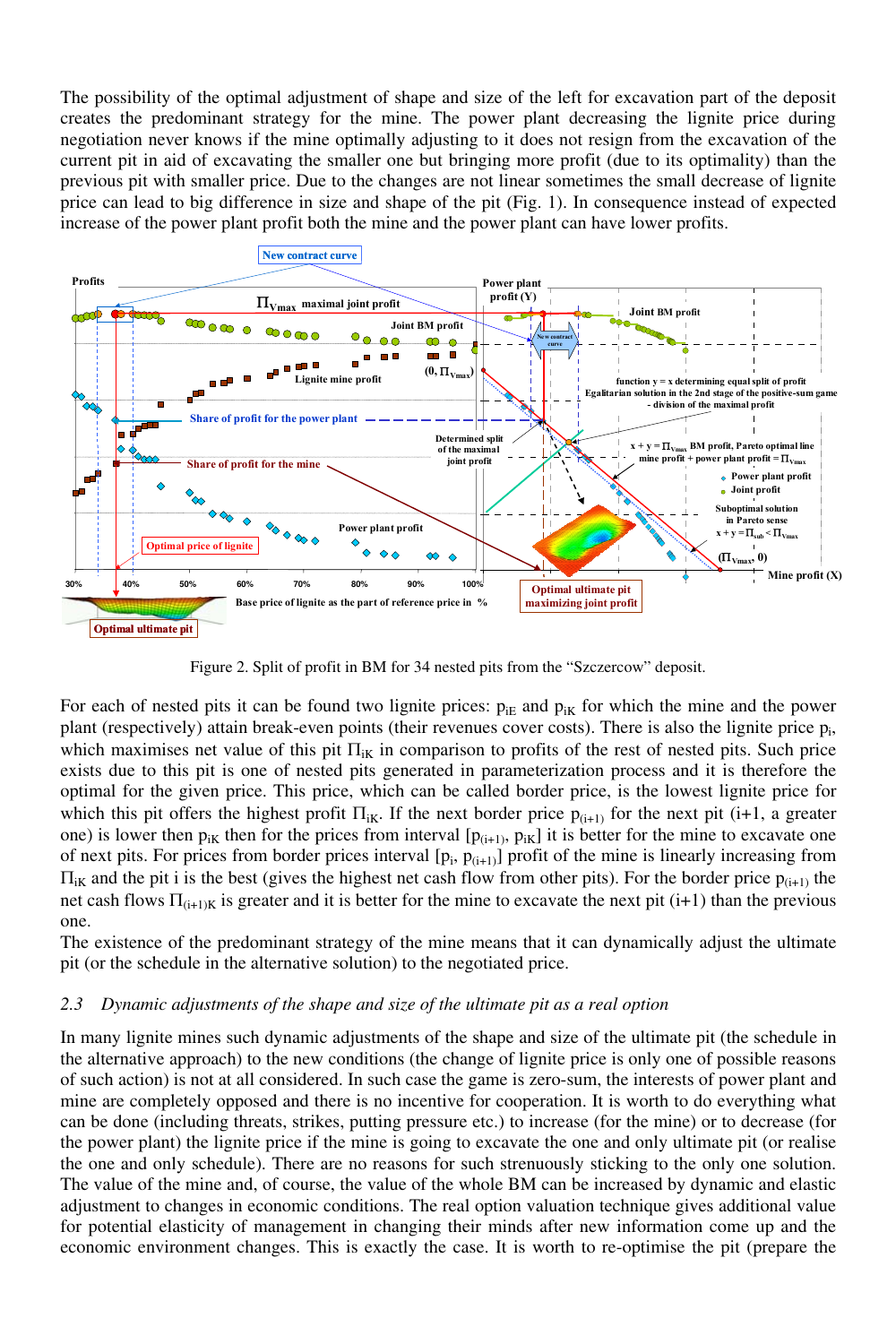new optimal schedule) if the mine gets more information about the deposit or the economic conditions change e.g. lignite price is lowered. Modern 3D software make this process much more easy and not so expensive as traditional manual and only 2D designs.

The mine having possibility of elastic adjustments to new lignite prices has the information advantage over the power plant and can use the predominant strategy of the optimal adjustment to the new situation.

#### *2.4 Lignite price contours*

The joint BM profits for the particular pit (being the sum of power plant and mine profits) is constant and does not depend of lignite price  $(\Pi_{iK}(p)+\Pi_{iE}(p)=\Pi_{iV}(p)=\text{const})$ . The mine profit  $\Pi_{iK}(p)$  for the lignite price *p* from the break-even prices interval  $(p_{iE}, p_{iK})$  increases from 0 up to  $\Pi_{iV}$  and the power plant profit decreases from  $\Pi_{iV}$  down to 0. This means that on lines  $x+y=\Pi_{iV}$ =const in the positive quarter of coordinate system we can place lignite prices starting from  $p_{iE}$  up to  $p_{iK}$  in intervals proportional to the quotient ( $p_{ik}$ -  $p_{iE}$ )/SQRT(2Π<sub>iV</sub><sup>2</sup>). It is enough therefore to find out break-even prices for each of nested pits (Jurdziak, 2004a, b).



Figure 3. Usage of lignite price contours in profit division in BM and demonstration of the inherent contradiction of individual and group rationality. Lignite contours are drawn every 2%.

$$
p_{iE} = \frac{c_K(x_i)}{x_i}, p_{iK} = \frac{p_e e(x_i) - c_E(x_i)}{x_i}
$$
 (1)

where  $c_K(x_i)$  is the total cost of excavating the pit i having  $x_i$  amount of lignite,  $p_e$  is the expected future price of electric energy,  $e(x_i)$  is the amount of electric energy produced from  $x_i$  amount of lignite,  $c_E(x_i)$  is the total cost of energy production form supplied lignite.

The maximal joint profit which can be attained in BM in given economic conditions from excavation of the optimal ultimate pit is equal  $\Pi_{Vmax} = max\{\Pi_{iV}\}\$ . Profits from this and other pits and shares of these profits falling to the power plant  $\Pi_{iE}(p)$  and the mine  $\Pi_{iE}(p)$  for different lignite prices p on Figure 3 are expressed as the percent of maximal profits  $\Pi_{V_{\text{max}}}$ . Similarly the lignite price is expressed as a percent of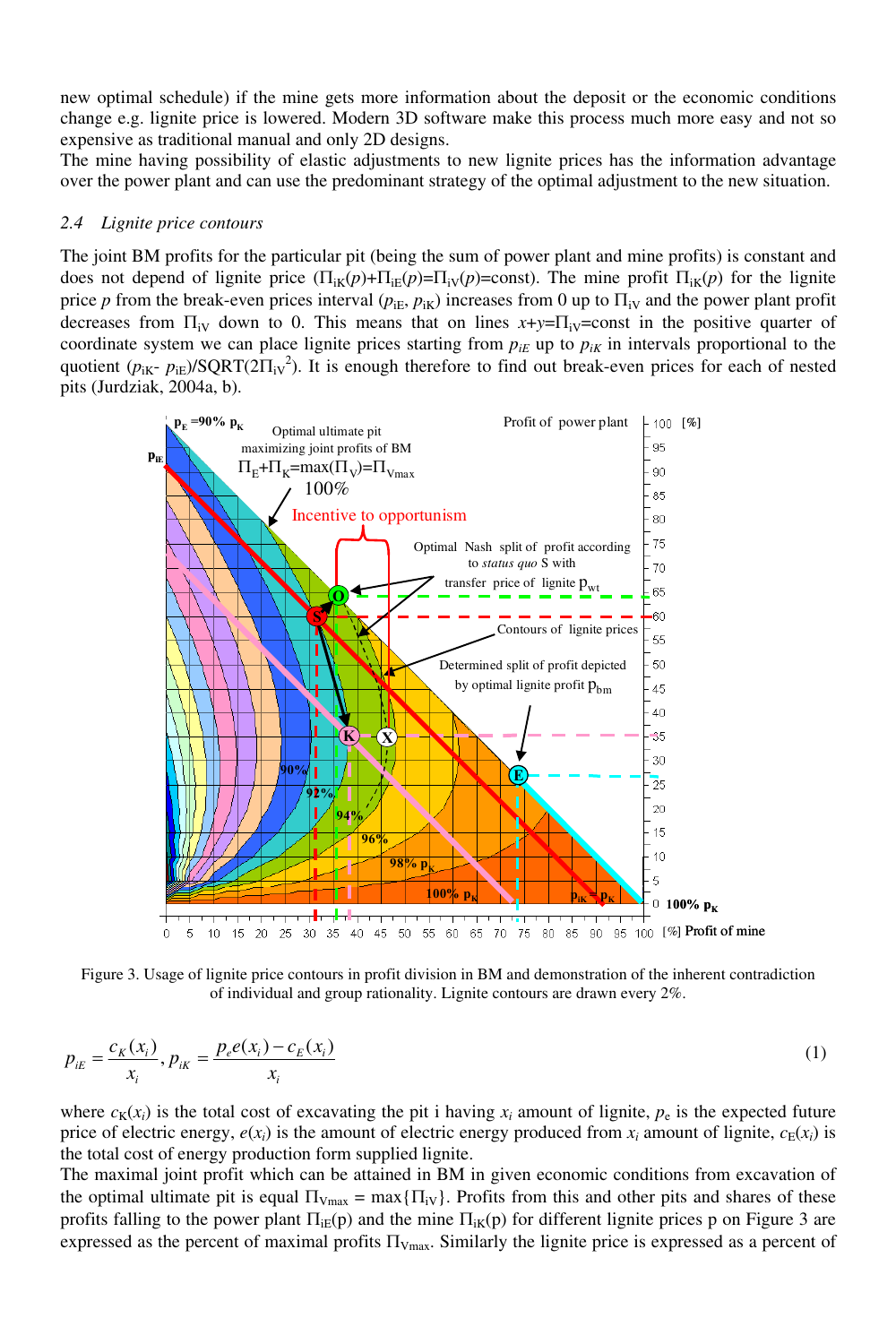the break-even lignite price for the power plant  $p_{ik}$ . This price due to the simplified assumption regarding direct proportionality of the lignite productivity  $e(x_i)$  and total power plant costs  $c_E(x_i)$  from the amount of lignite  $x_i$  is stable  $p_{ik}=const=p_K$ . It has been also assumed that the break-even lignite price  $p_{iE}$  for the mine changes from 65% up to 90% of  $p<sub>K</sub>$  - 90% for the optimal ultimate pit, and 65% for the smallest pit. It is assumed that for each number from 0 up to  $\Pi_{V_{\text{max}}}$  it can be found the optimal ultimate pit bringing exactly this profit. Such assumptions are arbitrary and can be far from the real situation. Usually number of nested pits is restricted (in the "Szczercow" case it was 34 pits) and the profit and break-even prices changes are not linear (Fig.1). However it is used only to demonstrate the influence of pit selection on joint profits and the negotiated price on split of profit. It also illustrates growing incentive to opportunism with the increase of difference between the optimal and the negotiated price (Fig.3).

#### *2.5 Incentive to opportunism*

Suppose that the actually excavated pit is not optimal and gives only 91% of the maximal profit and the negotiated earlier price  $(92\%p_{K})$  determines status quo point S. In such situation the mine has two solutions. Preferring cooperation it can select the pit optimal for the BM (giving 100% of  $\Pi_{V_{\text{max}}}$  profit) and calculate the new transfer price for the Nash solution (point O), which will be a bit higher (about 1.8%  $p_k$ ) what improves its share of profit from 31% up to 36%. The power plant share of profit also increases from 60% to 64% (the movement from point S to O, Fig.3). Alternatively, behaving opportunistically (e.g. if there is no cooperation), the mine can select the variant optimal only for itself (excavation of the smaller pit - the movement from point S to K, Fig.3). The choice of the predominant strategy means the increase of its shares of the long-term profit from 31% up to 38%. Unfortunately for the power plant it means decrease of profit from 60% down to only 35%. The excavated pit would generate joint profits on the much lower level, which equals only 73% of the maximal profit (BM would loss 18% of potential profits). The mine opportunism could be even not noticed due to both the actual lignite price and contracted annual amount of lignite is not changed. Only the ultimate pit is different so the changes would be seen only in long run as the shorter period of pit excavation, what can be explained by more difficult geological conditions than expected before.

The difference between profits attained by the mine selecting the Nash bargaining solution (point O) and choosing the predominant strategy (point X) creates the incentive to opportunistic behaviour (Fig.3). This incentive decreases with the increase of the lignite price approaching the optimal lignite price (movement of point O in direction of point E). In the "Szczercow" case the egalitarian solution (equal split of profits) lies on the new contract curve – optimal and egalitarian points are close to each other (Fig.2). It is therefore necessary to check for each deposit and each set of economic conditions how big is the inherent conflict of individual and group rationality in order to reduce it and prevent opportunistic behaviour through the appropriate transfer price selection.

#### 3 EVALUATION OF DIFFERENT BM STRUCTURE AND OWNERSHIP SOLUTIONS

Analysis of different BM organizational and ownership structures (Tab.1) leads to conclusion that because of the inherent conflict of individual and group rationality only the full vertical integration of the lignite mine and the power plant can secure realisation of the optimal solution – excavation of the optimal ultimate pit maximising joint BM profits. In any other structure the incentive to opportunism can appear. It magnifies with the increase of the difference between the optimal lignite price and the price established during negotiation. It is therefore important for the power plant to know the optimal price and to have equal access to all necessary information. Asymmetry of information also leads to opportunism.

Two different owners of BM sides having opposed interests increase the threats of non-cooperative behaviours and realisation of the solution, which is not optimal in Pareto sense.

The difference between optimal and suboptimal profits  $\Pi_{Vmn}$  $\Pi_{Vmn}$  creates a premium for elastic adjustment to new conditions (e.g. new information about the deposit or better forecasts of the future electricity demand). It can be treated and valued as the real option to change the scale of BM operation.

Integration of lignite mines and power plants does not create any threats to electric energy market and energy consumers due to the pit optimal for BM is greater than the pit optimal only for the mine and the energy supply increases. There will be also other positive synergy effects for consumers (e.g. decrease of transactional costs) increasing economic effectiveness of the integrated energy producer (Jurdziak, 2005b).